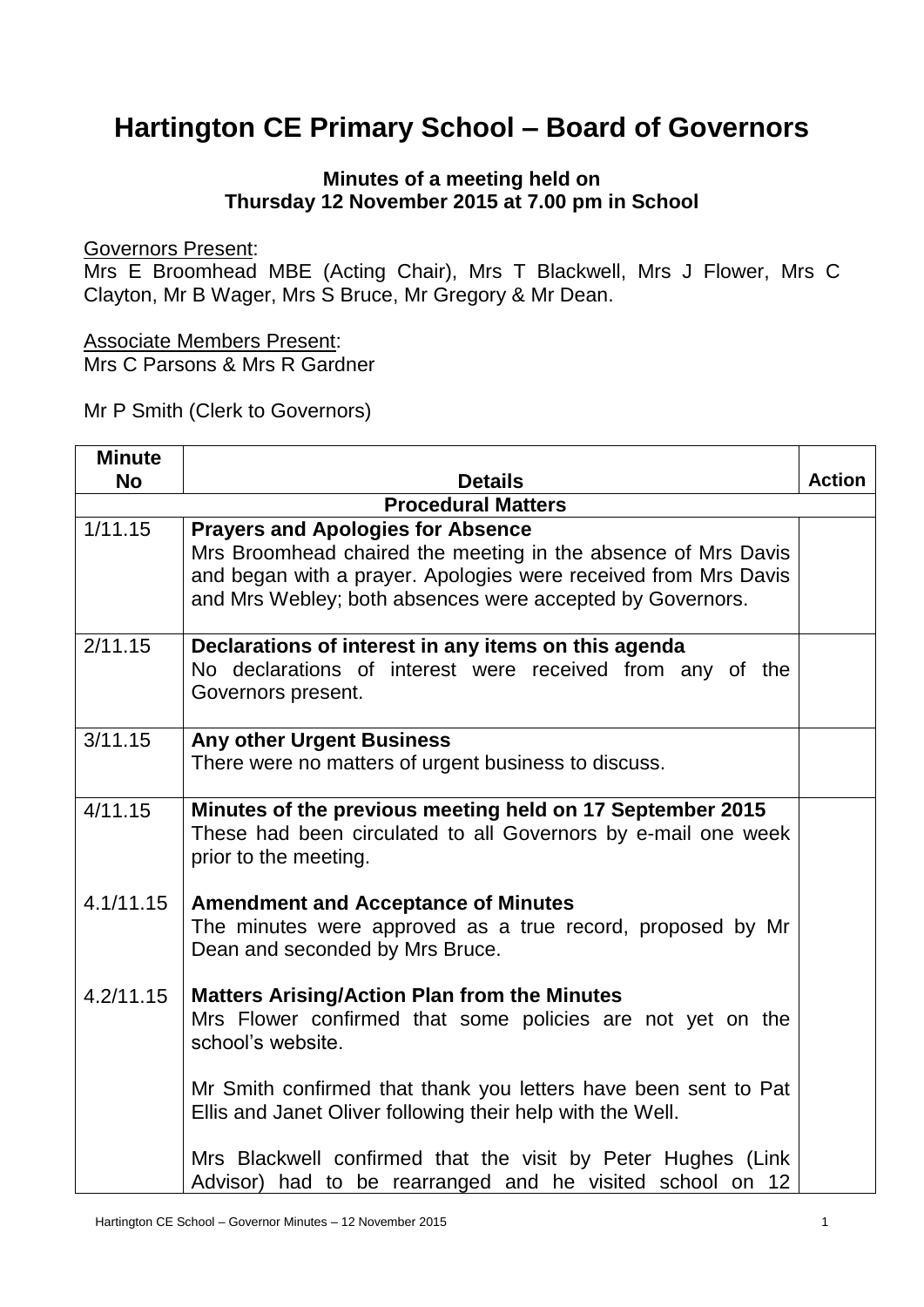|         | November 2015.                                                                                                                                                                                                                                                                                                            |           |
|---------|---------------------------------------------------------------------------------------------------------------------------------------------------------------------------------------------------------------------------------------------------------------------------------------------------------------------------|-----------|
|         | Arrangements for the 'Preparing for Ofsted' training course were<br>changed and this was undertaken at school for all Governors.<br>Other local schools also attended and contributed towards the cost<br>of the training.                                                                                                |           |
|         | Mr Smith confirmed that the Governor Support Service is happy for<br>school to publish their minutes on the website although confidential<br>items must be removed. This will be discussed by Governors at the<br>next meeting.                                                                                           | <b>PS</b> |
|         | Mr Dean confirmed that there was still some money outstanding<br>following the sponsored swim on 10 October 2015. Mrs Blackwell<br>will ask parents to pay by 20 November 2015. The sponsored<br>swim will be held again next year on Saturday 15 October (2016).                                                         | TB        |
|         | Mr Gregory confirmed that he attended the Finance Training<br>Course.                                                                                                                                                                                                                                                     |           |
| 5/11.15 | <b>Completion of business interest forms by all Governors</b><br>Mr Smith confirmed that all Governors have completed a business<br>interest form.                                                                                                                                                                        |           |
|         |                                                                                                                                                                                                                                                                                                                           |           |
| 6/11.15 | <b>Governor resignation/vacancies</b><br>Mr Smith confirmed that Janet Galloway Booth has resigned as an<br>Associate Governor and a letter thanking her for her contributions<br>to the school has been sent.                                                                                                            |           |
|         | Mr Smith informed Governors that the County Council has<br>confirmed that Susan Bruce has been formally appointed as the<br>Authority Governor. Governors<br>had<br>accepted<br>Local<br>her<br>nomination, and appointment subject to Cabinet approval, at the<br>meeting on 17 September 2015.                          |           |
|         | Mrs Blackwell informed Governors that she is aware of somebody<br>who may be interested in joining the Governing Body. Governors<br>were happy to explore this further but made it clear that any<br>prospective Governors must have appropriate skills<br>and<br>knowledge to help benefit the management of the school. |           |
|         |                                                                                                                                                                                                                                                                                                                           |           |
| 7/11.15 | <b>Safeguarding</b><br>Mrs Blackwell attended training on 8 October and Mrs Gardner<br>attended the same course previously. The Safeguarding Audit will<br>be submitted to the County Council shortly and Governors should                                                                                                |           |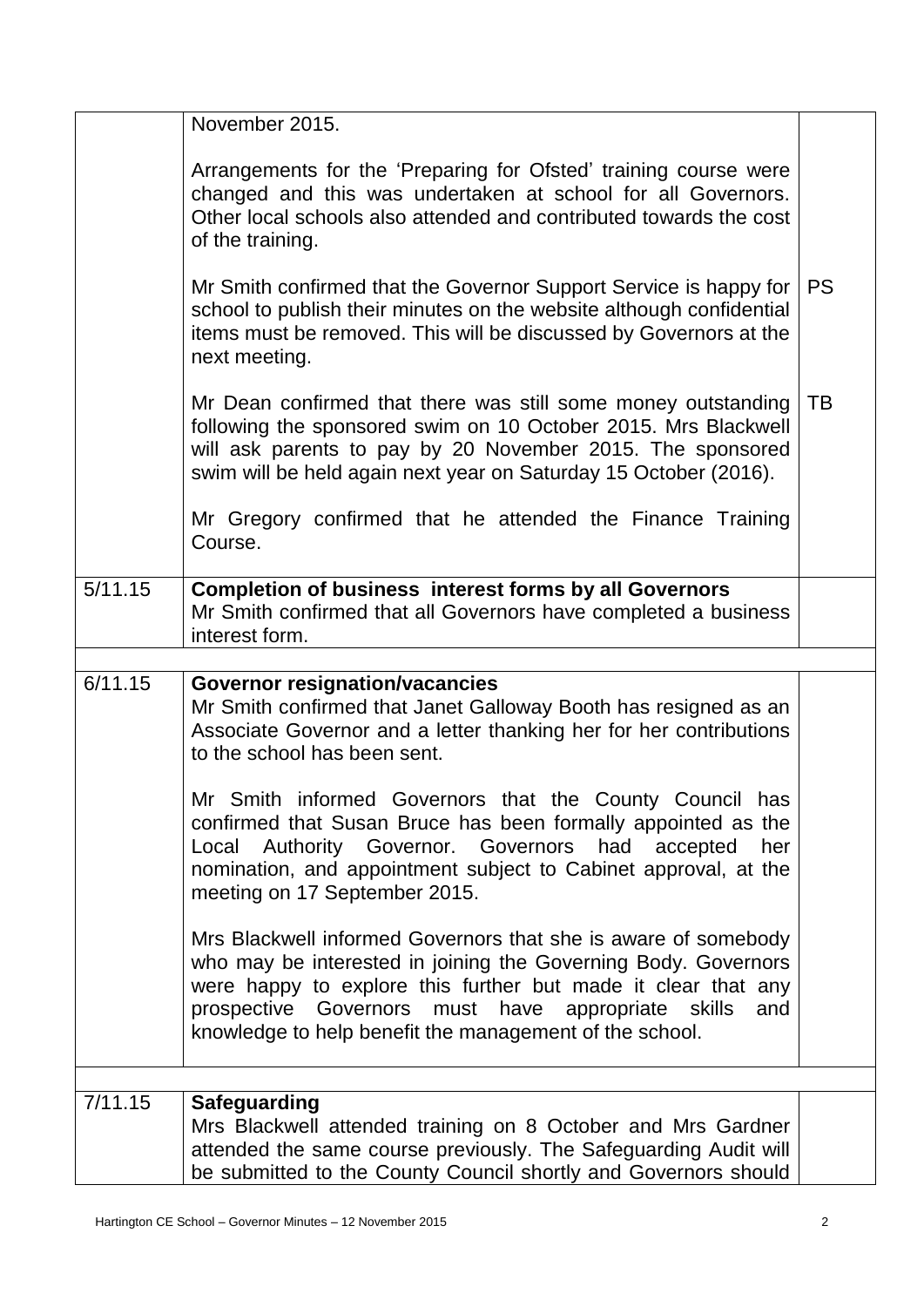|         | carefully read through the Action Plan (a copy had been made<br>available prior to the meeting) and inform Mrs Blackwell if they<br>have any comments. Mrs Blackwell confirmed that Mrs Davis had<br>helped to produce the Action Plan. Governors unanimously agreed<br>to accept the plan.<br>Mrs Broomhead sought clarification about how targets are set<br>within the safeguarding action plan and Mrs Blackwell confirmed<br>that these are identified from audits, training and linked to any<br>relevant initiatives e.g. the Anti-Bullying Award.<br>Mrs Blackwell will attend a half day 'Prevent' training course on 12<br>February 2016. Safer recruitment training is still required.         | All<br>Govs            |
|---------|-----------------------------------------------------------------------------------------------------------------------------------------------------------------------------------------------------------------------------------------------------------------------------------------------------------------------------------------------------------------------------------------------------------------------------------------------------------------------------------------------------------------------------------------------------------------------------------------------------------------------------------------------------------------------------------------------------------|------------------------|
|         | Mr Dean expressed his support for the development of Anti-<br>Bullying Ambassadors in Years 5 and 6 which is a sustainable<br>target within the action plan. Mrs Blackwell explained that training<br>is available for individual schools but at present there wasn't an<br>opportunity for the school to access this due to such a high<br>demand from schools. The cost of the course is £22.00 per pupil<br>and £12.00 per adult supervisor and will take place in the spring<br>term at QEGS if the school has been accepted.<br>Mrs Gardner confirmed that the school would be taking part in the                                                                                                    |                        |
|         | Anti-Bullying Week.<br>Mrs Blackwell reminded Governors that they are welcome to<br>attend the NSPCC talk at school on 26 November as this will cover<br>a range of issues including bullying and on-line safety. The talk is<br>also aimed at parents as there are risks that families can be<br>complacent in a rural village. Mrs Clayton and Mr Gregory<br>confirmed that they will be available to attend. Mrs Davis and Mrs<br>Webley will also be present in their roles as parents and<br>Governors. Mrs Blackwell made Governors aware that a box will<br>be available in school for parents and children to post questions<br>anonymously. Mrs Broomhead & Mr Dean have sent their<br>apologies | All<br>Govs            |
| 8/11.15 | <b>Finance</b><br>Mr Gregory explained that he and Mrs Davis were concerned that<br>the committee had not been formally established to give it authority<br>to review policies and recommend decisions. Governors agreed<br>that Mr Gregory should check the terms of reference for the<br>Finance and Premises Committee as a matter of urgency. These<br>will be circulated electronically and a separate (but brief) Full<br>Governors Meeting will be arranged by Mr Smith so they can be                                                                                                                                                                                                             | <b>RG</b><br><b>PS</b> |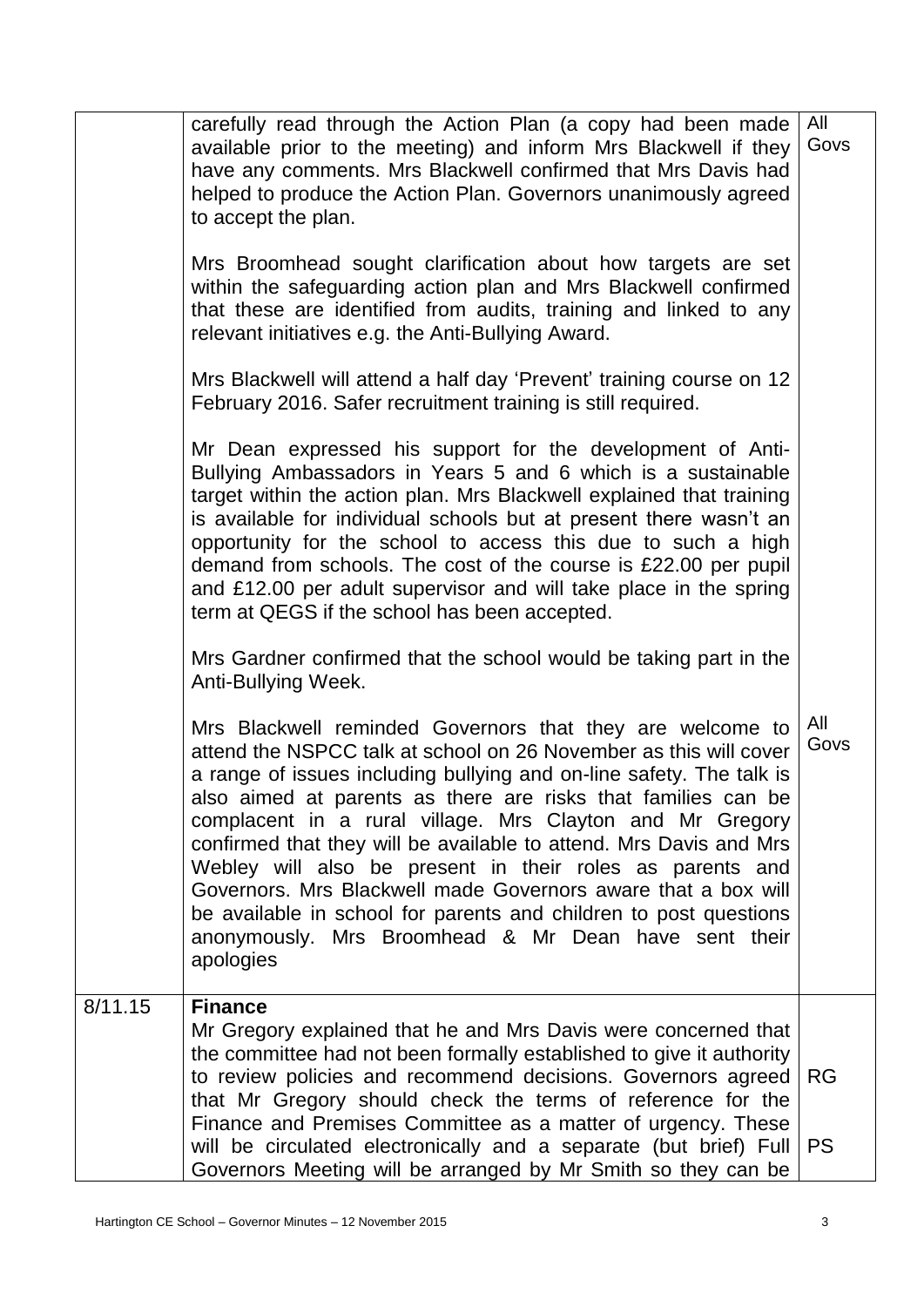|         | formally approved. A committee meeting will follow so policies can<br>be formally reviewed. The terms of reference for the other two<br>committees will also need to be reviewed.                                                                                                                                                                                                |             |
|---------|----------------------------------------------------------------------------------------------------------------------------------------------------------------------------------------------------------------------------------------------------------------------------------------------------------------------------------------------------------------------------------|-------------|
|         | Mr Gregory reminded Governors that there will be an audit after<br>Christmas.                                                                                                                                                                                                                                                                                                    |             |
|         | Mrs Blackwell informed Governors that Peter Hughes (Link<br>Advisor) had suggested that the Ofsted inspection may not take<br>place until the summer of 2016 but school will prepare for the<br>spring.                                                                                                                                                                          |             |
| 9/11.15 | <b>Headteacher's Report</b>                                                                                                                                                                                                                                                                                                                                                      |             |
|         | (Mr Wager joined the meeting)                                                                                                                                                                                                                                                                                                                                                    |             |
|         | Mrs Blackwell confirmed that Mrs Gardner's hours have had to be<br>reduced to 0.7 as there are insufficient funds available for staff<br>costs. Gripps funding has not been approved as children who<br>require support are at a 'too higher level'.                                                                                                                             |             |
|         | The 7 hours per week support that Mrs Mellor provides might also<br>have to end unless another source of funding can be accessed.                                                                                                                                                                                                                                                |             |
|         | Mrs Parsons' hours have been reduced in the office. These were<br>temporary hours. Mrs Flower is currently working for five hours<br>each week in the office to help with SEN administration.                                                                                                                                                                                    |             |
|         | Mrs Broomhead encouraged Governors to identify any other<br>pockets of funding that are available. Mrs Blackwell explained that  <br>the PTFA may be able to fund a percentage of the cost of Clever<br>Cloggers who provide a very creative method of teaching in the<br>numeracy and computing curriculums to ensure targets are met.                                          | All<br>Govs |
|         | Governors discussed whether funds provided from local industry or<br>the church could be used to help pay for things at school to help<br>free up money for staffing costs. Mr Gregory confirmed that<br>following his finance training, it was his understanding that external<br>financial contributions can be used to help with school running<br>costs, including staffing. |             |
|         | Mrs Blackwell also made Governors aware that the 25 hours<br>allocated to Mrs Flower and Mrs Teeboon in the support of a child<br>with a statement will finish next year when the child she supports<br>transfers to secondary school. The school will have to look at<br>redundancy procedures although it is hoped that Mrs Flower and                                         |             |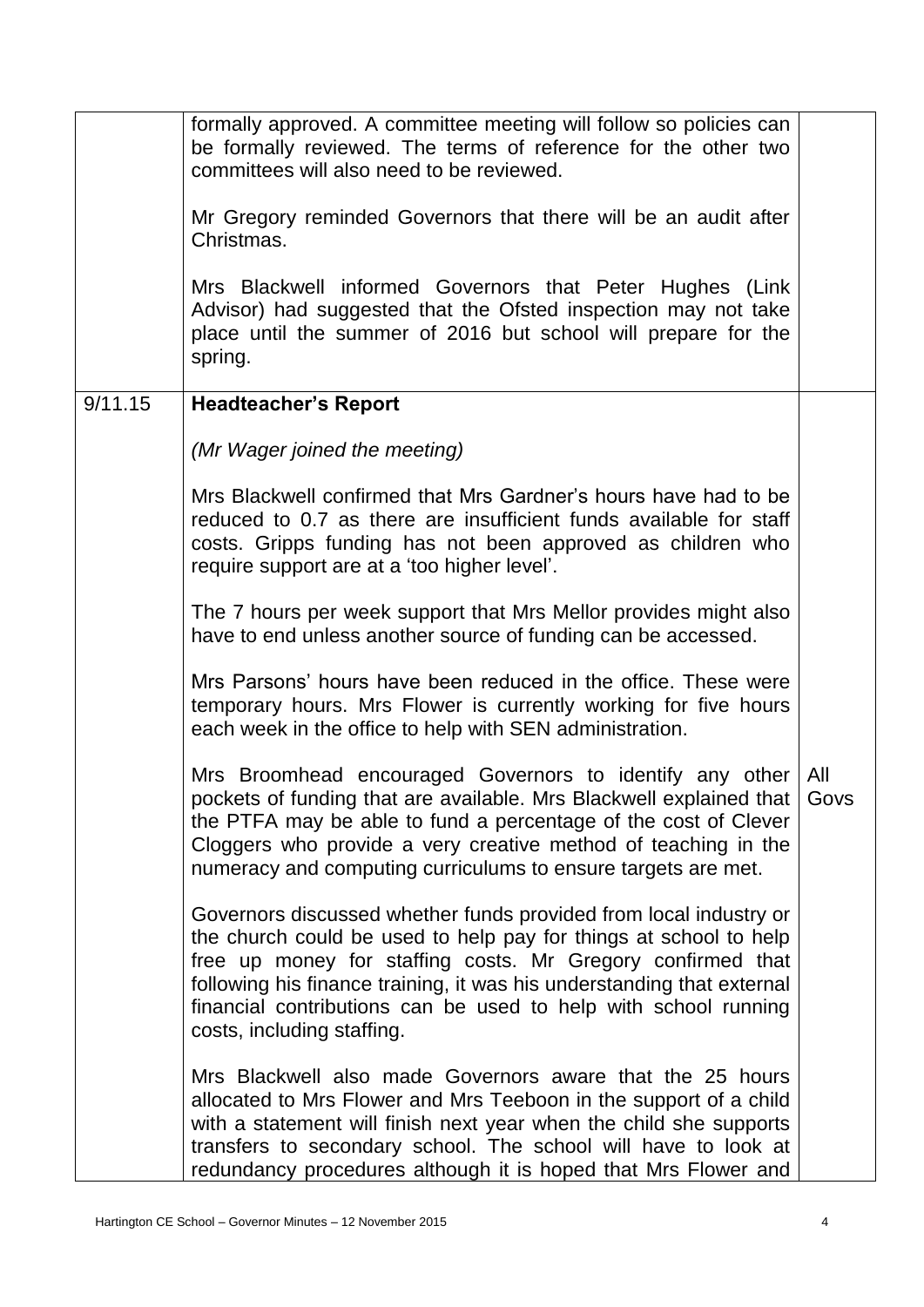|          | Mrs Teeboon can be redeployed into new roles.                                                                                                                                                                                                                                                                                                                                                                                                |             |
|----------|----------------------------------------------------------------------------------------------------------------------------------------------------------------------------------------------------------------------------------------------------------------------------------------------------------------------------------------------------------------------------------------------------------------------------------------------|-------------|
|          | Mr Dean asked Mrs Blackwell about Mrs Stubbs and when she<br>would be returning to work. Mrs Blackwell confirmed that Mrs<br>Stubbs is feeling better and has begun a phased return back to<br>work at Taddington Primary School.                                                                                                                                                                                                            |             |
|          | Mr Gregory challenged Mrs Blackwell about the procedure for staff<br>changes as these should be approved by them. Mrs Blackwell<br>explained that she had already spoken to the Chair and Vice Chair<br>of Governors to make them aware of the position and the staffing<br>review was discussed at the Full Governors Meeting on 17th<br>September 2015.                                                                                    |             |
|          | Governors resolved to identify any external funding opportunities<br>that may be available.                                                                                                                                                                                                                                                                                                                                                  | All<br>Govs |
|          | Mrs Blackwell confirmed that asbestos has been removed from the<br>school. Mrs Broomhead requested that a premises audit takes<br>place - this will be undertaken by Mrs Davis and Mrs Broomhead.                                                                                                                                                                                                                                            | LB/BD       |
|          | Mrs Blackwell recorded her thanks to the PTFA for their<br>fundraising throughout the year and confirmed that the school has<br>been able to purchase the Computing and Abacus Schemes of   PS<br>Work (Maths). A letter of thanks will be sent to Linda Wright.                                                                                                                                                                             |             |
| 10/11.15 | <b>School Improvement Plan (SIP)</b><br>Mrs Blackwell was asked by Governors to clarify that the SIP is the<br>same as the School Action Plan. Mrs Blackwell confirmed that it<br>was and that it is linked to the School Improvement Review Record<br>(SIRR). All action plans and teacher appraisals are also linked.                                                                                                                      |             |
|          | Governors discussed whether the action plans should be published<br>on the website but it was agreed that school needs to show what it<br>has achieved rather than what it plans to do. The action plans will<br>be clearly displayed in school for everybody to see. It was<br>explained that all plans are working documents and changes may<br>be made. Governors asked Mrs Blackwell to make sure they are<br>made aware of all changes. |             |
|          | Mrs Blackwell confirmed that children will be visiting a Mosque in<br>Sheffield with some of the children from Lowfield and that this was<br>a return visit as children from this multi faith school had already<br>been to Hartington in the summer term.                                                                                                                                                                                   |             |
|          | Referring to the First Aid actions, Mr Dean offered to arrange for                                                                                                                                                                                                                                                                                                                                                                           |             |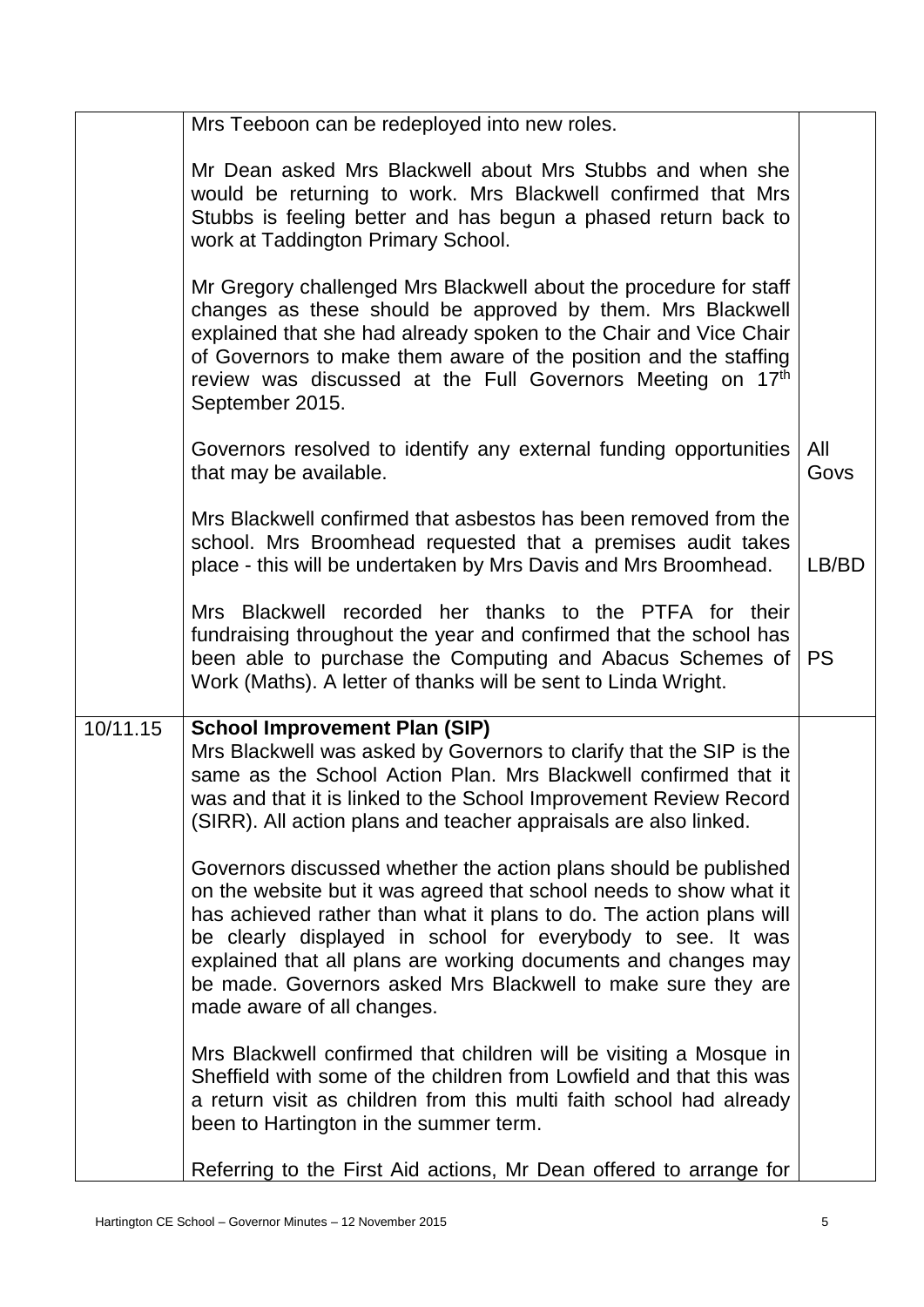|          | the British Heart Foundation to help demonstrate CPR to children.                                                                                                                                                                                                                                                                                                                                                                                                                            |             |
|----------|----------------------------------------------------------------------------------------------------------------------------------------------------------------------------------------------------------------------------------------------------------------------------------------------------------------------------------------------------------------------------------------------------------------------------------------------------------------------------------------------|-------------|
| 11/11.15 | <b>EYFS</b><br>Mr Blackwell informed Governors that one child at school<br>undertook the new base line assessment. This is the early<br>excellence system that is commonly used by schools in<br>Derbyshire. There were some anomalies in the results throughout<br>Derbyshire and training has been offered for Early Year<br>Practitioners to support the understanding behind these.                                                                                                      |             |
|          | Mrs Blackwell explained that early years' children learn through<br>play and school needs to develop its outdoor provision. Mrs<br>Blackwell explained that ideas could include an area for reflection<br>and a sensory garden with a greenhouse which link to the SIAMS<br>targets. Children from the breakfast club and each Key Stage<br>would be able to make use of the outdoor space in good weather.<br>This could also be linked with the Parish Council and Hartington in<br>Bloom. |             |
|          | Mrs Blackwell informed Governors that the link advisor, Peter<br>Hughes, is very impressed with how well school works with the<br>wider community.                                                                                                                                                                                                                                                                                                                                           |             |
|          | Mrs Blackwell made Governors aware that Peter Hughes will be<br>visiting school to present the SIRR to Governors and will go<br>through the data dashboard, and explain raise on line. All<br>Governors are encouraged to attend this. The provisional date for<br>the visit is 3 December 2016 at 1.00pm.                                                                                                                                                                                   | All<br>Govs |
|          | Governors discussed that they should ask challenging questions of   All<br>teachers and Mrs Blackwell.                                                                                                                                                                                                                                                                                                                                                                                       | Govs        |
| 12/11.15 | <b>Assessment</b><br>Mrs Gardener attended a 'Life after Levels' training course on 21<br>October 2015 at Queen Elizabeth's Grammar School and<br>circulated a copy of her notes along with a conversion wheel. Mrs<br>Gardner explained that children start at 'emerging' and move along<br>the wheel but rather than progress above their target, should now<br>develop a broader knowledge.                                                                                               |             |
|          | Mrs Blackwell encouraged Governors to challenge teachers if<br>children are not achieving and to also look at how work is marked.<br>Mrs Broomhead stated that Governors need to know what to look<br>for in areas such as literacy and how important it is for them to<br>attend sessions with Peter Hughes and Mrs Blackwell to help<br>develop this understanding.                                                                                                                        | All<br>Govs |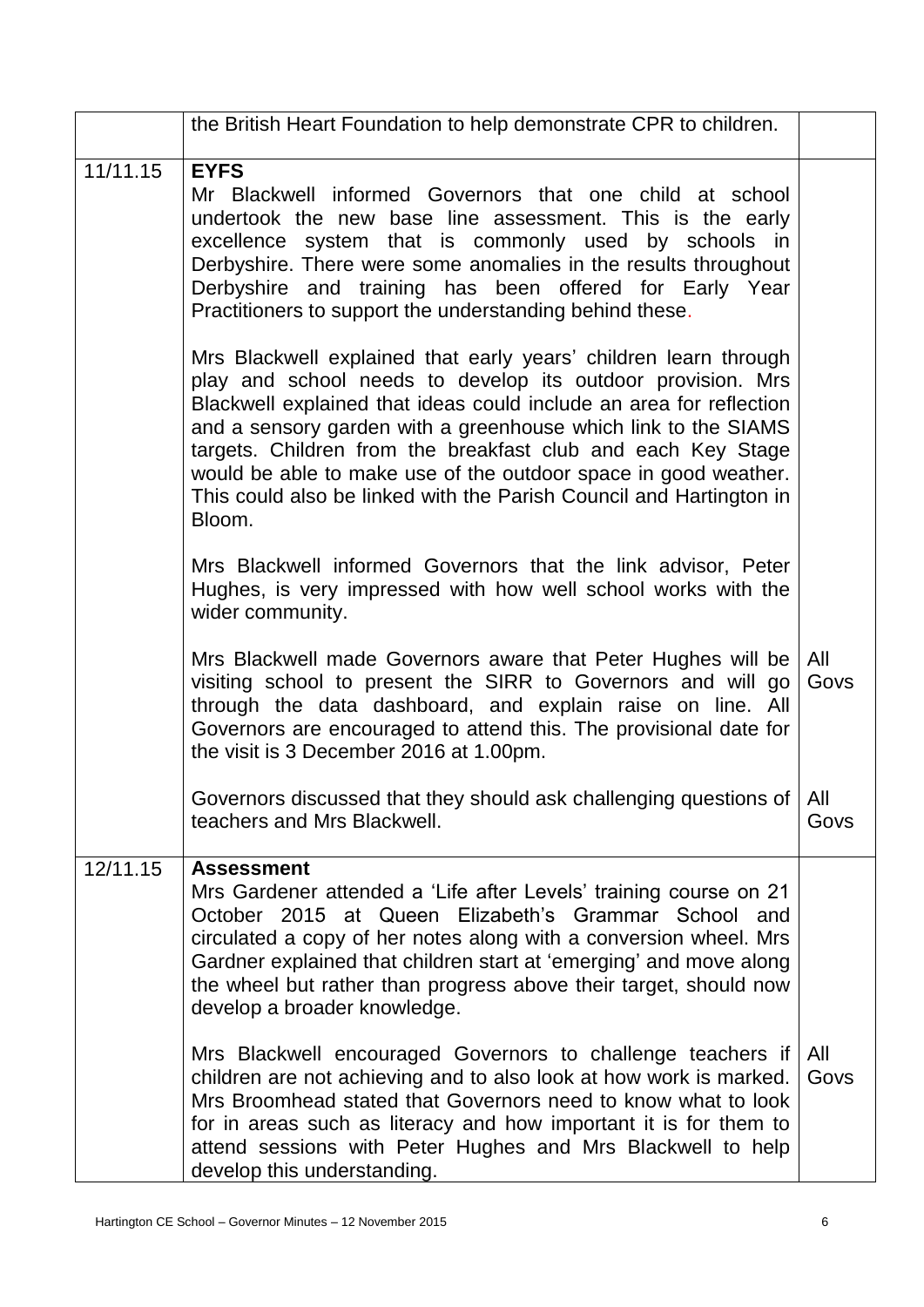|          | Mrs Gardner confirmed that Ofsted do not mind which assessment<br>process is used as long as schools know where they are heading.<br>Governors are welcome to visit school to look at children's work.<br>Mr Dean and Mrs Davis have already done this on a number of<br>occasions. Governors agreed that they need to evidence these<br>visits and will record them in the visitors' book rather than have a<br>separate book. | All<br>Govs |
|----------|---------------------------------------------------------------------------------------------------------------------------------------------------------------------------------------------------------------------------------------------------------------------------------------------------------------------------------------------------------------------------------------------------------------------------------|-------------|
| 13/11.15 | <b>PE and Sports Premium Funding</b><br>Mrs Broomhead presented her report to Governors and confirmed<br>that funding was received on 28 October 2015. Mrs Broomhead<br>clarified that there are five secondary schools and a number of<br>feeder primary schools that make up the Rural Derbyshire School<br>Sport Partnership (RDSSP).                                                                                        |             |
|          | The school has again achieved the Sainsbury School Games Kite<br>Mark - Bronze Award.                                                                                                                                                                                                                                                                                                                                           |             |
|          | Mrs Broomhead confirmed that she has been working with external<br>partners who help deliver lessons in her capacity as a PE<br>specialist rather than her role as a Governor. Mrs Blackwell<br>thanked Mrs Broomhead for all of her hard work and liaison with<br>partners. This work has been recognised by Peter Hughes (Link<br>Advisor).                                                                                   |             |
| 14/11.15 | The impact of Pupil Premium & other funding sources<br>Mrs Blackwell explained that Pupil Premium and Pupil Premium+<br>is used for three children in total; two of these are looked-after.<br>This funding helps with TA support outside agency input and to<br>develop resources to enhance and enrich the curriculum.                                                                                                        |             |
|          | Funding is also used to help pay for professionals who need to<br>come into school. Mrs Blackwell informed Governors that the cost<br>of an Educational Psychologist full assessment and report is £150<br>and for the Behaviour Support Team to provide 5 hours of support<br>would cost £400.                                                                                                                                 |             |
|          | A grid has been produced to show how this funding has been used<br>and details are available in the children's folder.                                                                                                                                                                                                                                                                                                          |             |
| 15/11.15 | <b>Policy Review, Responsibility and Clarification</b><br>There are three committees (Finance & Premises, Safeguarding &<br>HR and Curriculum, Assessment & Health and Safety) and                                                                                                                                                                                                                                              |             |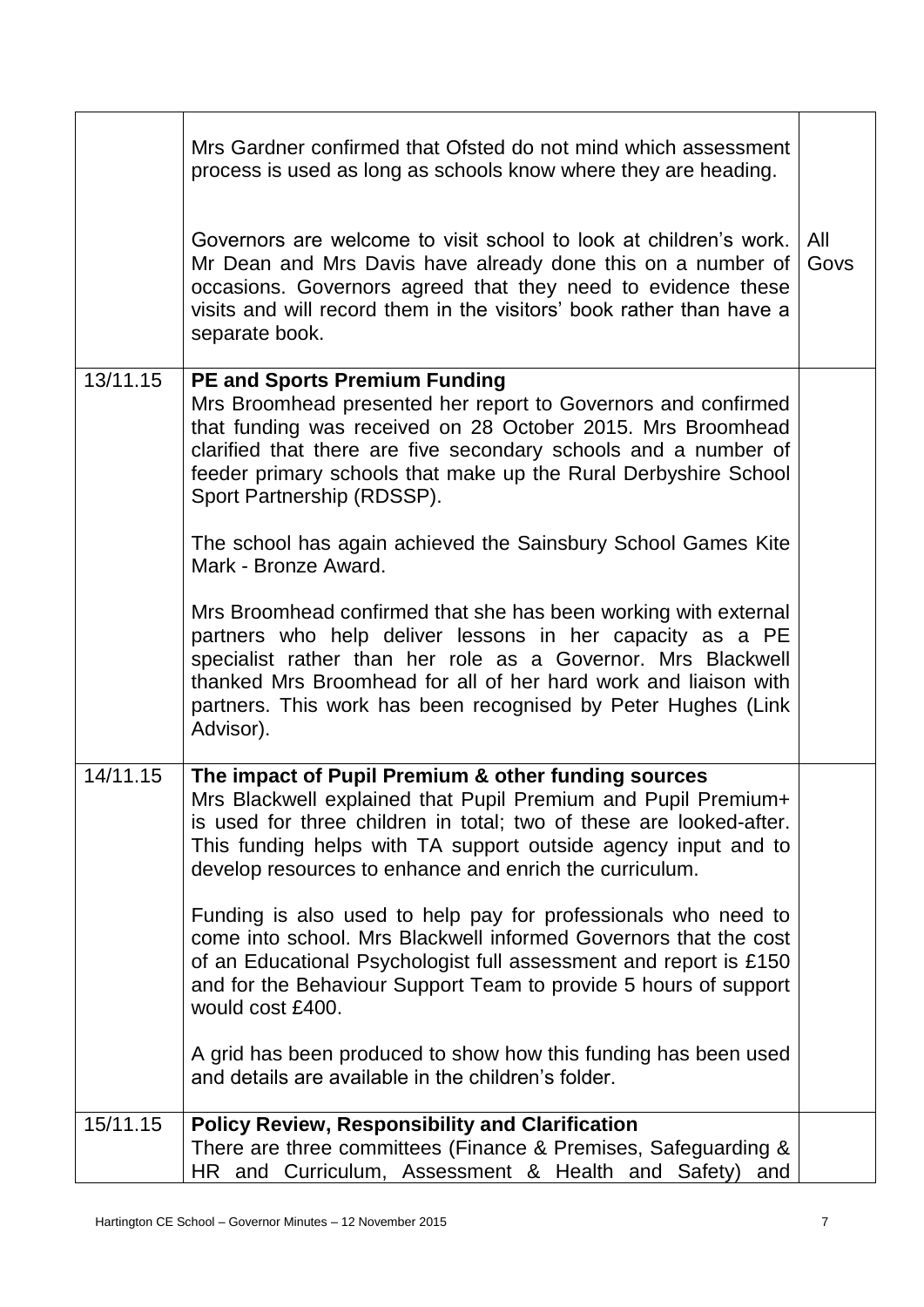|          | Governors discussed earlier in the meeting about the need to<br>review and approve the terms of reference for these (minute<br>number 8/11.15).<br>Mrs Clayton reminded Governors that they are all responsible for<br>Safeguarding and it is not just the responsibility of a committee but<br>of the full Governing Body.<br>Governors confirmed that Committees should review policies and<br>recommend any changes but they must be formally approved at a<br><b>Full Governors' Meeting.</b>                                                                                                          |             |
|----------|------------------------------------------------------------------------------------------------------------------------------------------------------------------------------------------------------------------------------------------------------------------------------------------------------------------------------------------------------------------------------------------------------------------------------------------------------------------------------------------------------------------------------------------------------------------------------------------------------------|-------------|
| 16/11.15 | <b>Staffing</b><br>This had been covered earlier in the meeting and there was<br>nothing else to add.                                                                                                                                                                                                                                                                                                                                                                                                                                                                                                      |             |
| 17/11.15 | School's 150 <sup>th</sup> Anniversary<br>Mrs Broomhead circulated a draft report to Governors. Mr Gregory<br>has made an appointment on 16 December 2015 to view the<br>archives at Chatsworth to see the letters by the $7th$ Duke of<br>Devonshire that refer to the school. The current Duke of<br>Devonshire has been sent an invitation to the Garden Party next<br>year.<br>Working in partnership with the community, children will help<br>produce a mural for the school. This will be of a tree and the<br>leaves will bear family names.<br>A tree, with a time capsule, will also be planted. |             |
| 18/11.15 | <b>Governors Visits</b><br>Mrs Blackwell referred to the meeting with Peter Hughes on 2<br>December 2015 (discussed in item 11/11.15).<br>Mrs Bruce was very disappointed that Governors were not made<br>aware of the children's visit to the war memorial. Mrs Blackwell<br>explained that this had only been arranged a few days before and<br>she apologised for not mentioning it.                                                                                                                                                                                                                    | All<br>Govs |
| 19/11.15 | <b>Governor Training</b>                                                                                                                                                                                                                                                                                                                                                                                                                                                                                                                                                                                   |             |
|          | Mr Smith explained that a new training programme for the spring<br>term has been published. This will be sent to Governors<br>electronically.                                                                                                                                                                                                                                                                                                                                                                                                                                                              | <b>PS</b>   |
|          | Mrs Davis and Mrs Blackwell will attend Special Educational                                                                                                                                                                                                                                                                                                                                                                                                                                                                                                                                                |             |